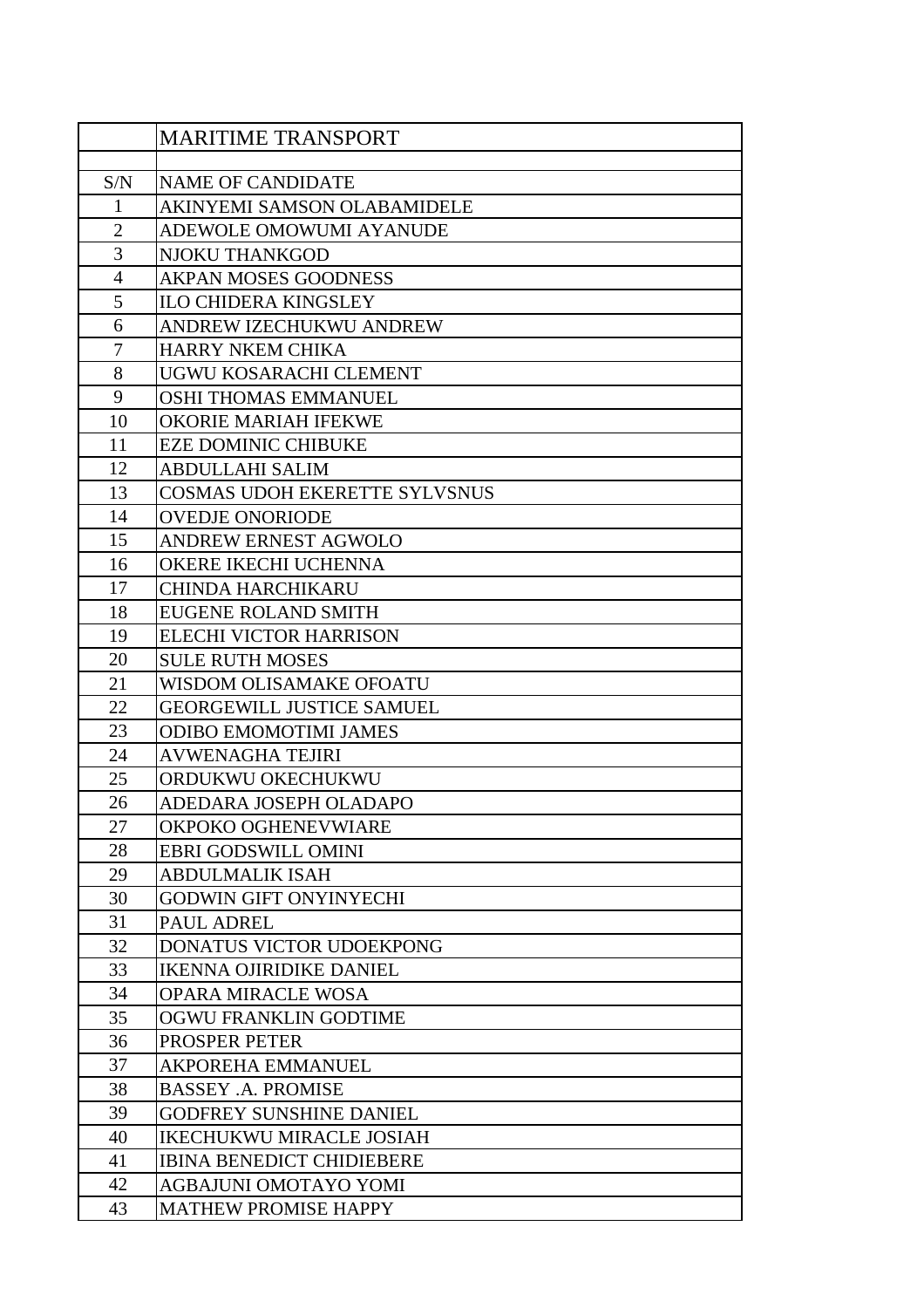| 44       | MOHAMMED JUBRIL IKOOJO                                         |
|----------|----------------------------------------------------------------|
| 45       | UDEZE CHUKWUWIKE SOLOMON                                       |
| 46       | <b>ALESINLOYE ABASS</b>                                        |
| 47       | <b>JOHNSON OGEDEGBE JESSE</b>                                  |
| 48       | ONWE PRECIOUS ODINAKA                                          |
| 49       | <b>IKPAN OMOEFE</b>                                            |
| 50       | <b>CHIGOZIE GODSWILL EFIOMA</b>                                |
| 51       | <b>ADOLIBOH .J. WOY</b>                                        |
| 52       | <b>OZEGBE DANIEL CHINEDU</b>                                   |
| 53       | <b>OYEWOLE GBENGA VICTOR</b>                                   |
| 54       | EJIRIONWU .C. VICTORY                                          |
| 55       | UWADWEKE DANIEL NKWACHIKWU                                     |
| 56       | DOSUMA SAMSON ISEOLUWA                                         |
| 57       | <b>NYENKE JOSHUA</b>                                           |
| 58       | AKPEVWEOGHENE GOD'SPOWER                                       |
| 59       | <b>BRIGHT ALEX AMADI</b>                                       |
| 60       | FORTUNE CHINAGORUM OWHORISAM                                   |
| 61       | <b>GEORGE JOHN UDOFIA</b>                                      |
| 62       | <b>CHUKWUEKE FAVOUR UJUNWA</b>                                 |
| 63       | <b>EKWERRE FRIDAY</b>                                          |
| 64       | TIENE STANFORD MORDECIAH                                       |
| 65       | OMEIMEN GODSDELIVERANCE JOSHUA                                 |
| 66       | <b>NWALA HILLARY</b>                                           |
| 67       | <b>EDUGBO FRIDAY</b>                                           |
| 68       | <b>JAMES ENDURANCE</b>                                         |
| 69       | <b>EZE MADUABUCHI FREDERICK</b>                                |
| 70       | DARAMOLA ELIJAH OLAOLUWA                                       |
| 71       | <b>JOSHUA SAMUEL YAKUBU</b>                                    |
| 72       | <b>DUWENI JOSEPH DESMOND</b>                                   |
| 73       | WALT WISDOM                                                    |
| 74       | <b>ADIAZA VIRGINIA AKU</b>                                     |
| 75       | ODANWU ALEXANDER EMMANUEL                                      |
| 76       | <b>ADARAMOLA FUMI ELIZABETH</b>                                |
| 77       | <b>BRIGHT EJIKEME CHIKAPOBI</b>                                |
| 78       | NMESOMA PROGRESS OZURUMBA                                      |
| 79       | TIMOTHY MAN OF GOD                                             |
| 80       | <b>OBASI IFEANYI OKEKE</b>                                     |
| 81       | <b>OSIKABOR ADAMSON FAGIRO</b>                                 |
| 82<br>83 | <b>EBENAH REMESIA</b><br><b>IHECHERE PERCULIAR CHINECHEREM</b> |
| 84       | <b>EZEH MOSES FEGOUR</b>                                       |
| 85       | OKEKE CHIDERA LILIAN                                           |
| 86       | <b>EBOGU JUDE NNAEMEKA</b>                                     |
| 87       | <b>LEONARD BENJAMIN CONFIDENCE</b>                             |
| 88       | <b>BROWN ETTEOBONG JOB</b>                                     |
| 89       | MERCY CHIDIEBUBE AMAECHI                                       |
| 90       | <b>NWAFOR CHINONSO DIVINE</b>                                  |
|          |                                                                |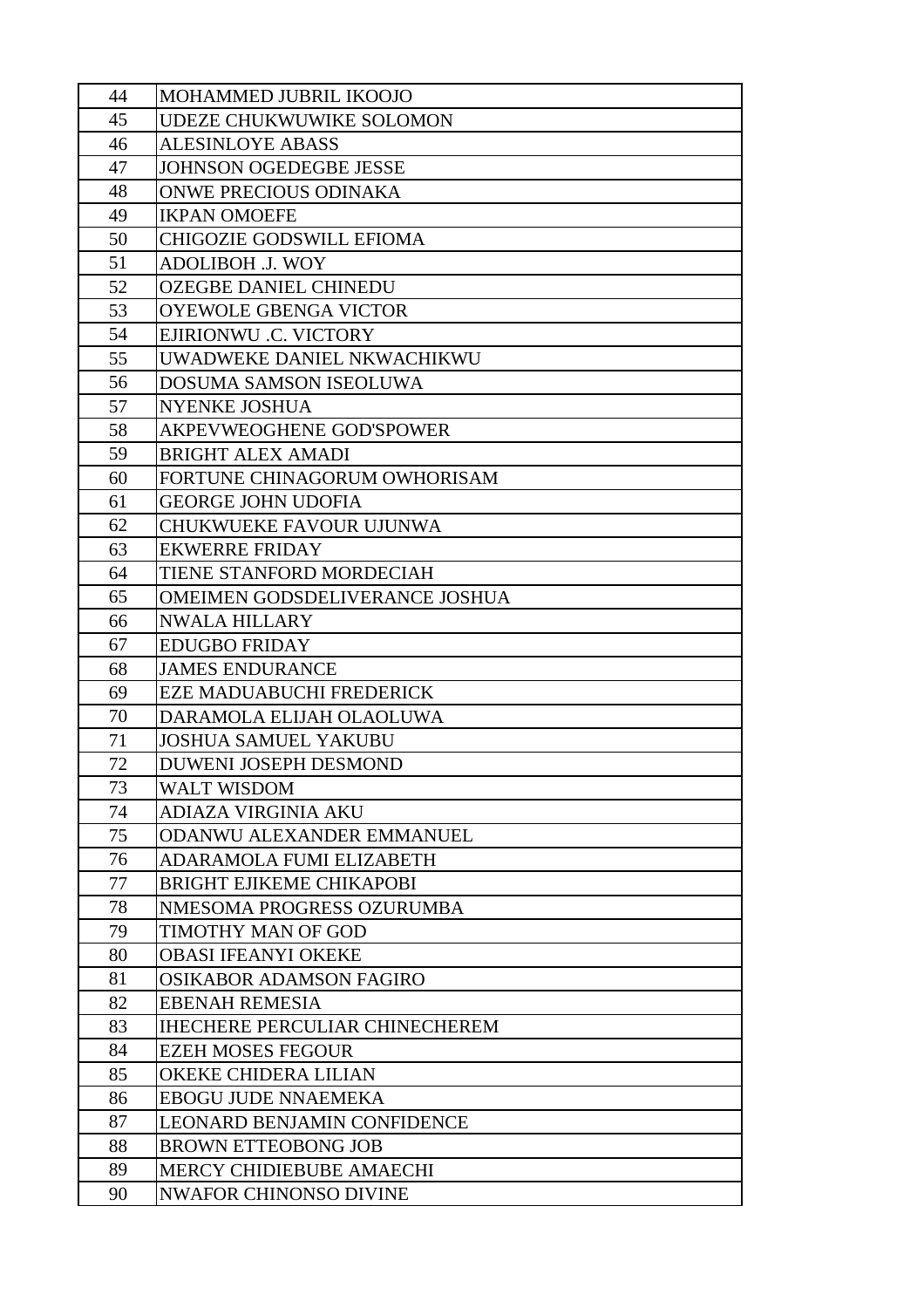| 91         | <b>OGAR JOSEPH</b>                                    |
|------------|-------------------------------------------------------|
| 92         | DAVID PROSPER BENJAMIN                                |
| 93         | <b>GODBLESS SAMUEL SAMUEL</b>                         |
| 94         | <b>ODO ODIDO ANTHONY</b>                              |
| 95         | <b>OBICHINDA CHIMAROKE ALWELL</b>                     |
| 96         | OKORO DAVID CHIKERENDU                                |
| 97         | AFOLABI TOSIN ADEYEMI                                 |
| 98         | <b>SULEMAN .S. ABDULLAHI</b>                          |
| 99         | DANIEL AONDOSO KELVIN                                 |
| 100        | <b>FIRIMONDI AYEBANOA</b>                             |
| 101        | AYELABOLA GIDEON OLASUBOMI                            |
| 102        | <b>ERAVWOKE BERNARD</b>                               |
| 103        | <b>GIYALE OWEI</b>                                    |
| 104        | <b>AUDU OBASOHAN STEVEN</b>                           |
| 105        | <b>SOBOTIE LUCKY</b>                                  |
| 106        | <b>ISMAIL SHUAIBU</b>                                 |
| 107        | <b>JOSSY JOSEPH NWAUMERENI</b>                        |
| 108        | <b>HYCIENT JAMES</b>                                  |
| 109        | <b>JOSIAH OVIE PERFECT</b>                            |
| 110        | ADELE WISDOM CHIMENEM                                 |
| 111        | <b>OKOH REJOICE ANDERSON</b>                          |
| 112        | AFOLABI MAYOWA JOY                                    |
| 113        | <b>AGBURUM CHINEMEREM</b>                             |
| 114        | <b>ISAAC AYOMDE AYEBAMGU</b>                          |
| 115        | <b>DARE SAMSON OBUAH</b>                              |
| 116        | <b>EKENE KELVIN EMEKA</b>                             |
| 117        | <b>OKERE OBIOMA PRECIOUS</b>                          |
| 118        | <b>JOSEPH IKPETE FRANCIS</b>                          |
| 119        | ADAUGO FAVOUR UGOCHUKWU                               |
| 120        | <b>EJIM MIRACLE</b>                                   |
| 121        | OKABA JOHN ODAH                                       |
| 122        | WISDOM CHUKWUWENE CHUKWUDI                            |
| 123        | <b>VANTI MATH IAS</b>                                 |
| 124        | <b>NOAH WISDOM GODPOWER</b>                           |
| 125        | MICHAEL AKPAN GIFT                                    |
| 126        | <b>OGWOLIGHO HARRISON .0.</b>                         |
| 127        | OGBONNA CHUKWUWBUKA .D.                               |
| 128        | AZUOGU CHINAZA PERPETUAL                              |
| 129        | <b>OJOBA TEJIRI BLESSING</b>                          |
| 130        | <b>FAB JONAH KALU</b>                                 |
| 131        | OLUMIDE EMMANUEL OGUNYALE                             |
| 132        | <b>CHIBUIKE DURU</b>                                  |
| 133        | <b>JASPER PRECIOUS</b>                                |
| 134<br>135 | SUNDAY VICTOR CHUKWUEMEKA<br><b>UYATINKUMO ERNEST</b> |
|            |                                                       |
| 136        | ABDULAZEEZ BASHIRU ASIPITA                            |
| 137        | <b>DUMETE VICTOR FAVOUR</b>                           |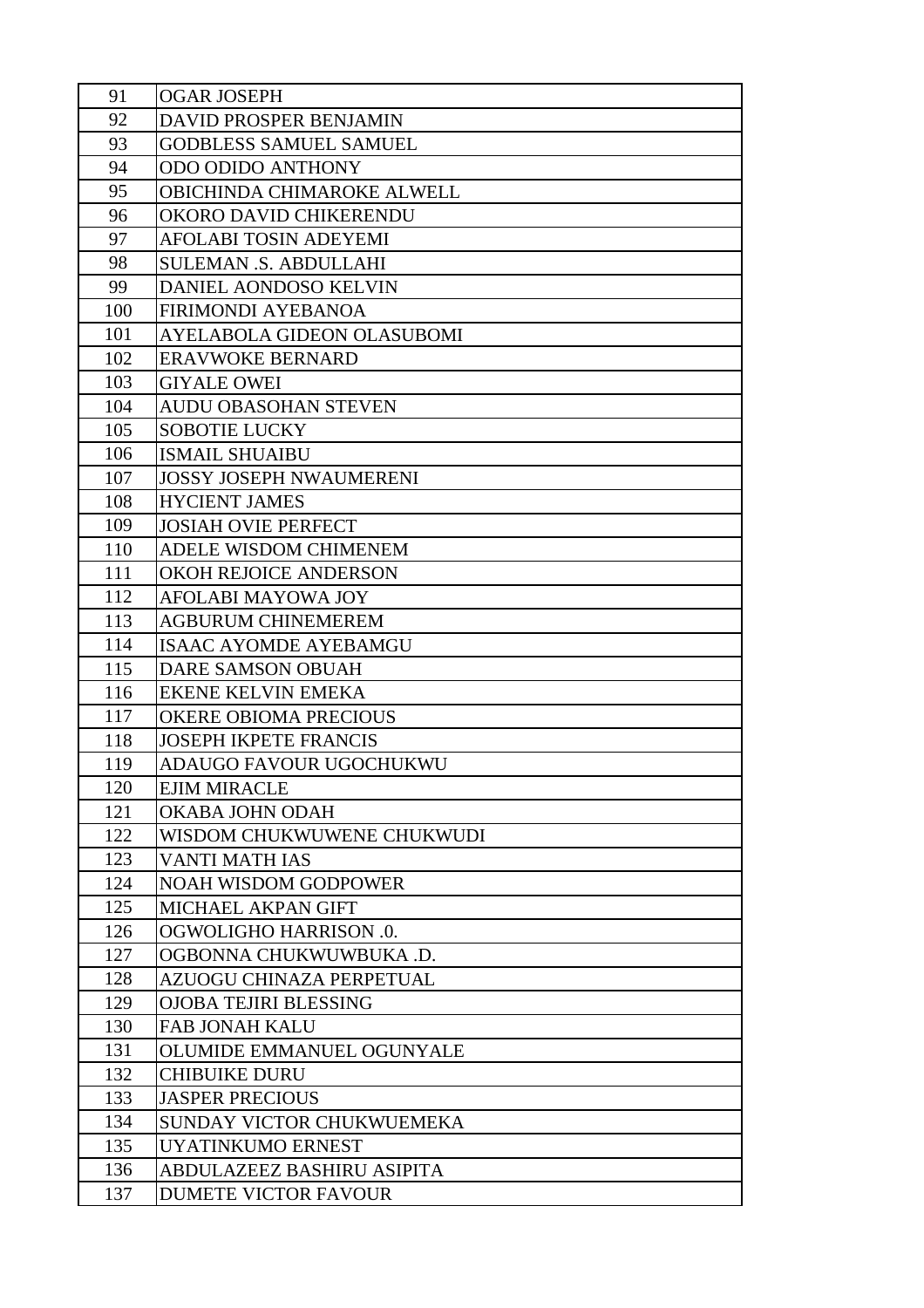| 138            | <b>FANIYI STEPHEN ADEBAYONLE</b>  |
|----------------|-----------------------------------|
| 139            | ABOY SUNDAY ANYANKPELE            |
| 140            | <b>OGHARA ELLIOT</b>              |
| 141            | <b>AY0 ISAAC JOHN</b>             |
| 142            | MICHAEL IKEAGWUGHICHI GODSWILL    |
| 143            | BENJAMIN CHUKWUKERE JOACHIM       |
| 144            | <b>DENNIS .D. JOHN</b>            |
| 145            | EZIWHUO OVUNDAH ANSELEM           |
| 146            | <b>NWACHUKWU EMERIC ESTHER</b>    |
| 147            | NWAWUIKE LOVEDAY .C.              |
| 148            | <b>CHILAKA HENRY</b>              |
| 149            | <b>OLAGUNADE OLUWASEYI SAMUEL</b> |
| 150            | DANIEL OBONGHA EMMANUEL           |
| 151            | AMABEBE ESEIMOKUMO VICTOR         |
| 152            | MBANUDE CHIKAMMA WILLIAM          |
| 153            | AKINKUNMIN VICTOR AKANNI          |
|                |                                   |
|                | <b>BUSINESS ADMINISTRATION</b>    |
| S/N            | <b>NAME OF CANDIDATE</b>          |
| $\mathbf{1}$   | TOCHUKWU THANKGOD OKECHUKWU       |
| $\overline{2}$ | <b>JONES GODSWILL FRIDAY</b>      |
| 3              | ONYEOMA CHUKWUEMEKA STANLEY       |
| $\overline{4}$ | <b>CONFIDENCE PETER ORLANDO</b>   |
| 5              | OPARAOCHAEKWE BENJAMIN            |
| 6              | <b>AGONOKEMI GLORIA</b>           |
| 7              | <b>COLUMBUS CONFIDENCE EZINNE</b> |
| 8              | ODIATU MICHAEL IZUKANANE          |
| 9              | ODIWONMA GLORY GOODLUCK           |
| 10             | IGHOMRORE KESSIENA                |
| 11             | ORIEN JOY RUKEVWE                 |
| 12             | AMAKIRI PRAISE TOKONI             |
| 13             | <b>JOSEPH OGHENETEGA</b>          |
| 14             | <b>EZEGBUNEM .R. ISAIAH</b>       |
| 15             | <b>EMUGHEDI CLINTON IGBANIBO</b>  |
| 16             | <b>EMMANUEL FRIDAY UDOH</b>       |
| 17             | <b>OLOLO OYINPEREOWEI</b>         |
| 18             | ABIYO CLINTON PHILEMON            |
| 19             | <b>OTOBO FINI</b>                 |
| 20             | <b>TUMA NANCY</b>                 |
| 21             | <b>CHRISTIAN ALFRED CHIDERA</b>   |
| 22             | CHIMEZURUM GEORGE. E.             |
| 23             | OGECHI QUEEN CHRISTOPHER          |
| 24             | <b>MICAIAH SAMUEL WARIDIE</b>     |
| 25             | <b>ANIAGOR RUTH CHIDIOGO</b>      |
| 26             | VITALIS EBENIZER CHIEMELA         |
| 27             | KENNETH PRINCESS HOMA             |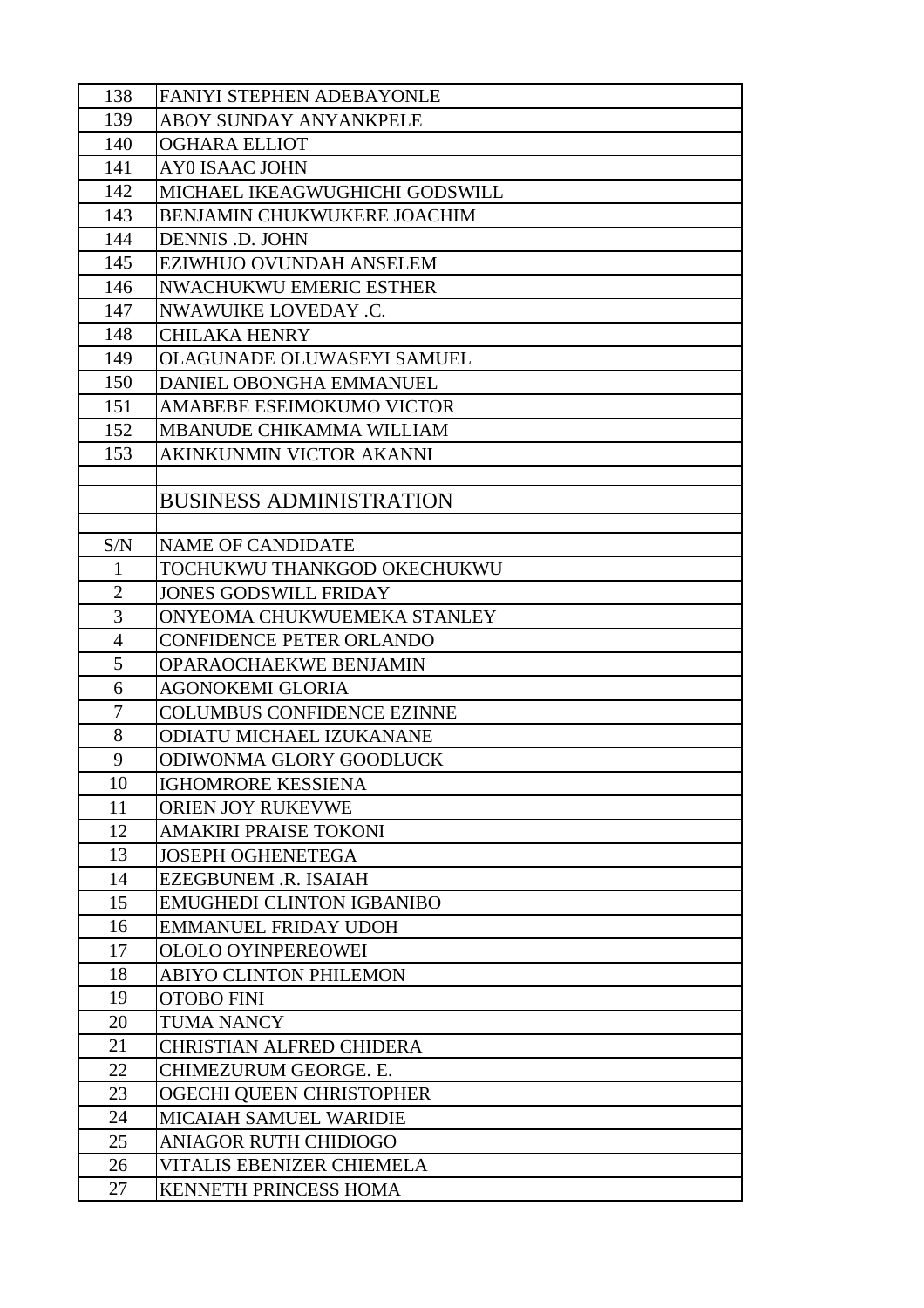| 28             | <b>CHINAZA VERONICA OBI</b>       |
|----------------|-----------------------------------|
| 29             | <b>NWABULU EMMANUEL</b>           |
| 30             | CHUKWUEMEKA CHUMAOBI              |
| 31             | <b>AFAMETUNA CHARLES</b>          |
| 32             | <b>JESUKPEMI CYRIL</b>            |
| 33             | <b>ANIETEM ISRAEL</b>             |
| 34             | OSIKOMA OGHENEMARO FAVOUR         |
|                |                                   |
|                | PUBLIC ADMINISTRATION             |
|                |                                   |
| S/N            | <b>NAME OF CANDIDATE</b>          |
|                |                                   |
| 1              | <b>ELDER JOSHUA JOHN</b>          |
| $\overline{2}$ | AGBEDO UCHECHUKWU KINGSLEY        |
| 3              | <b>ADERHA KELLY</b>               |
| $\overline{4}$ | <b>BOMOMIENYO ELIZABETH JACOB</b> |
| 5              | <b>AKUMA SAMSON</b>               |
| 6              | PETER GOODLUCK                    |
| 7              | <b>ASIME WISDOM</b>               |
| 8              | NCHAKEM UKWEN WISDOM              |
| 9              | EABADIKWU AGWUGWU ALICE           |
| 10             | <b>IYALLA RACHEAL</b>             |
| 11             | <b>GODGIN RUTH EBIKAMA</b>        |
| 12             | <b>MAJEKODUNMI MICHAEL</b>        |
| 13             | <b>ISAIAH JOSEPH MIRACLE</b>      |
| 14             | <b>AGADA JULIET</b>               |
|                |                                   |
|                | <b>ACCOUNTING</b>                 |
|                |                                   |
| S/N            | <b>NAME OF CANDIDATE</b>          |
|                |                                   |
| $\mathbf{1}$   | OVWIE AGWHOTU GOODNESS            |
| $\overline{2}$ | <b>WOKO HOPE FAVOUR</b>           |
| 3              | <b>UBA CHIBUEZE GOODNESS</b>      |
| $\overline{4}$ | <b>IBE CHINECHEREM GOODNESS</b>   |
| 5              | EDI PRECIOUS CHINDO               |
| 6              | <b>OSAZEE DESTINY OSAKWE</b>      |
|                |                                   |
|                | <b>MARKETING</b>                  |
| S/N            | <b>NAME OF CANDIDATE</b>          |
|                |                                   |
| 1              | <b>HILLARY AKUJARU GOD'SGIFT</b>  |
| $\overline{2}$ | <b>ESAN SANDRA</b>                |
| 3              | <b>BEKEBAIN LEAH</b>              |
|                |                                   |
|                | <b>INDUSTRIAL SAFETY</b>          |
|                |                                   |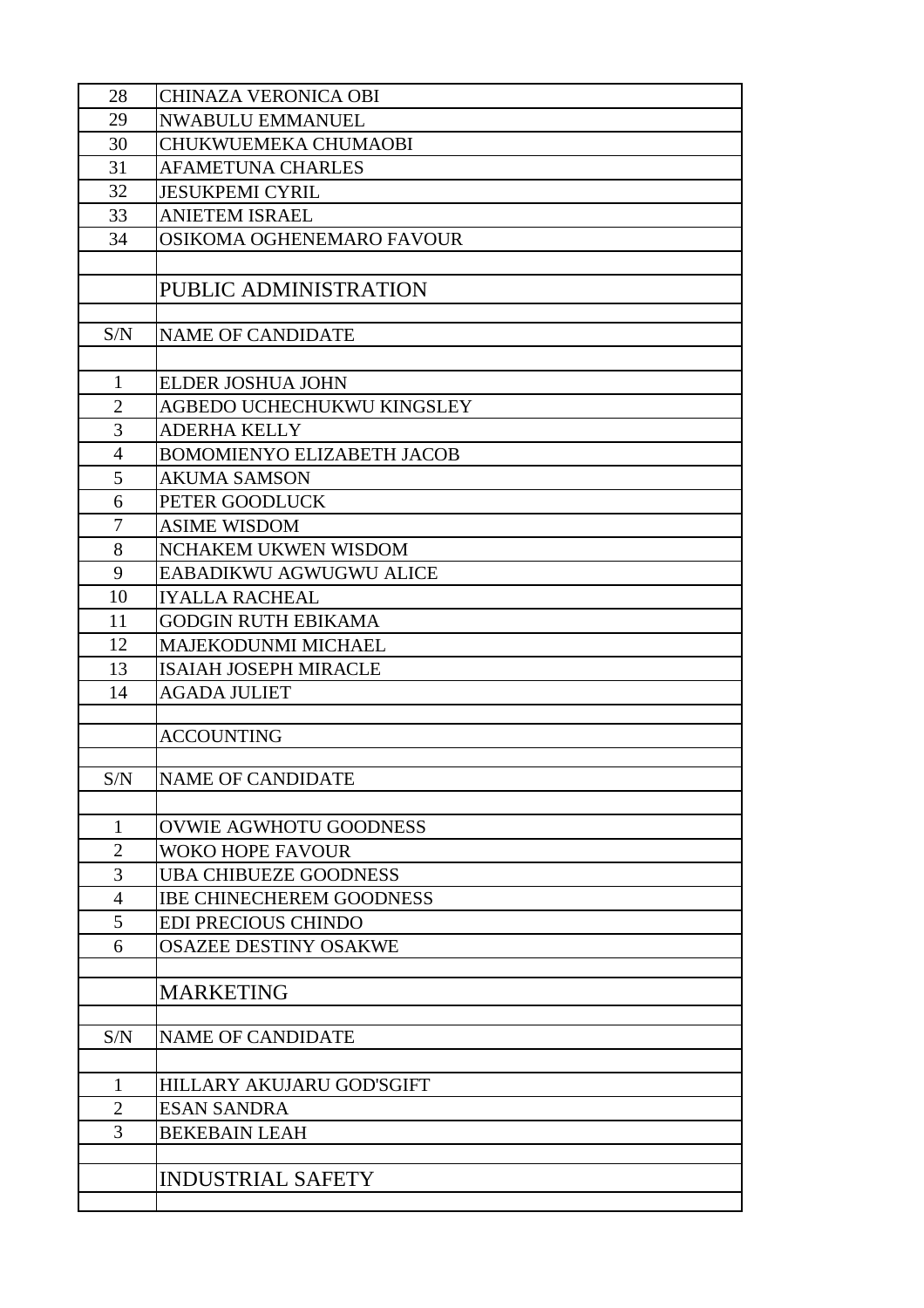| S/N            | <b>NAME OF CANDIDATE</b>             |
|----------------|--------------------------------------|
|                |                                      |
| 1              | MUSTAPHA HABEEB OLOLADE              |
| $\overline{2}$ | <b>ABDULSALAM AHMED</b>              |
| 3              | <b>OBIOMA PASCAL CHIKAMADU</b>       |
|                |                                      |
|                | <b>SCIENCE LABORATORY TECHNOLOGY</b> |
|                |                                      |
| S/N            | <b>NAME OF CANDIDATE</b>             |
|                |                                      |
| $\mathbf{1}$   | <b>OVIE OGHENETEJIRI GOD'STIME</b>   |
| $\overline{2}$ | OGBEMUDJE KATE KPAROBO               |
| 3              | OKOLIE ONYINYECHUKWU JOAN            |
| $\overline{4}$ | UGWUIRO CHIMEREUCHEYA HELEN          |
| 5              | <b>JUDE VALENTINE CHINEDU</b>        |
| 6              | <b>EBOKA OCHECHI GLORY</b>           |
| $\overline{7}$ | <b>ANTHONY OLOHI PEACE</b>           |
| 8              | EDEKI SHEDRACK RUKEVWE               |
| 9              | ANSLEM GREATMAN IZUCHUKWU            |
| 10             | <b>BENJAMIN AZHINIBUDU</b>           |
| 11             | OGUNMODEDE OYENIKE OLOLADE           |
| 12             | <b>BARRY DEBORAH</b>                 |
| 13             | <b>EKUMA BLESSING NWEKE</b>          |
| 14             | AMEH CHRISTIAN ONYEKACHI             |
| 15             | <b>INNOCENT AGHARANDU</b>            |
| 16             | AJUZIEOGU MIRACLE AKACHI             |
| 17             | <b>ABASS AMINAT BISOLA</b>           |
| 18             | <b>EZERE PRECIOUS CHINOYEREM</b>     |
| 19             | NWOKOMA CHIDERA ANITA                |
| 20             | OBEKA JOHN OWOICHO                   |
| 21             | OJO OPEYEMI MORENIKEJI               |
| 22             | CHUKWUDI ESTHER ADAUGO               |
| 23             | ADEKUNLE DARASIMI ANVOLUWAPOJI       |
|                |                                      |
|                | <b>COMPUTER SCIENCE</b>              |
|                |                                      |
| S/N            | <b>NAME OF CANDIDATE</b>             |
|                |                                      |
| $\mathbf{1}$   | NKAMA PRINCEWILL .U.                 |
| $\overline{2}$ | <b>OLAWUMI GIDEON ERIOLA</b>         |
| 3              | <b>MBAH OBINNA FAITH</b>             |
| $\overline{4}$ | FIDELIS ONYEKACHI IWEHA              |
| 5              | <b>IBAA SUCCESS NDAH</b>             |
| 6              | PERESEI DITIMI DORCAS                |
| 7              | NNEBE DANIEL EBERECHUKWU             |
| 8              | <b>EJIM KAYCEE BETHEL</b>            |
| 9              | <b>OLARINDE FAVOUR ADEWOLE</b>       |
| 10             | <b>JEREMIAH JOSHUA</b>               |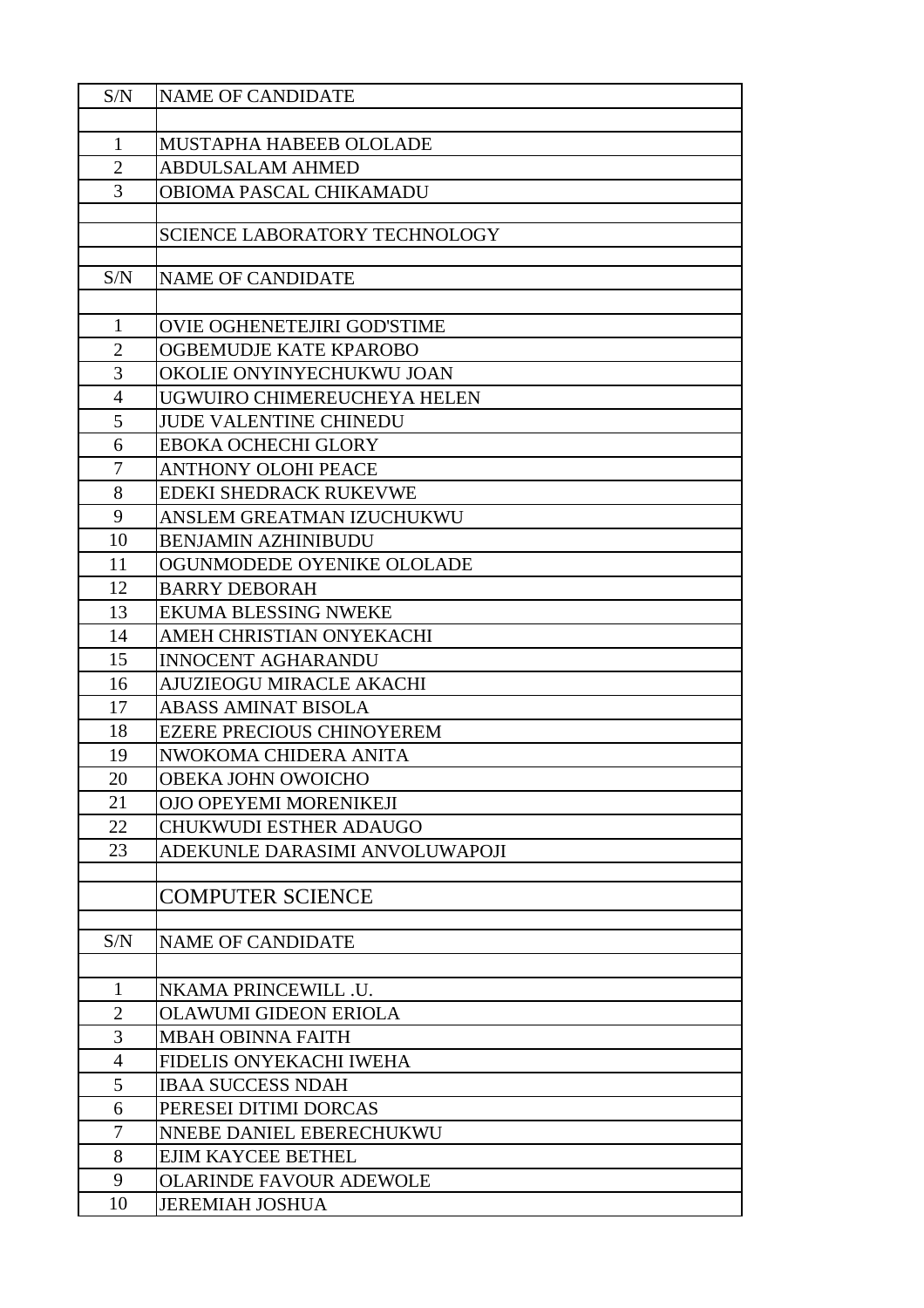| 11             | <b>MAKU DAVID VICTOR</b>                                         |
|----------------|------------------------------------------------------------------|
| 12             | DESTINY ALERUHI WOKOMA                                           |
| 13             | OKOLI NWEJIMARANNA ANTHONY                                       |
| 14             | OKECHUKWU KELECHI JOSHUA                                         |
| 15             | HENRY EMEKA NWACHUKWU                                            |
| 16             | DAMIAN EMMANUEL EZEBUNWA                                         |
| 17             | OGBOMEH JOSHUA                                                   |
| 18             | <b>MULADE JOSEPH</b>                                             |
| 19             | PHILIP SAMUEL OBIOMA                                             |
| 20             | <b>OLARINDE STEVEN OLARENWAJU</b>                                |
| 21             | <b>EKENE HENRY MMOLOKWU</b>                                      |
| 22             | <b>GEORGE BRIGGS GEORGESON</b>                                   |
|                |                                                                  |
|                | <b>NAUTICAL SCIENCE</b>                                          |
|                |                                                                  |
| S/N            | <b>NAME OF CANDIDATE</b>                                         |
| $\mathbf{1}$   | DENNIS OSARO DION GABRIEL                                        |
| $\overline{2}$ | <b>OKOTETE OGHENEMARO</b>                                        |
| 3              | OWOKA SAMUEL OLASUNKANMI                                         |
| $\overline{4}$ | <b>SAMUEL NESON BRALATEI</b>                                     |
| 5              | ONYEWUIZU CHISOM STANLEY                                         |
| 6              | SUNDAY OYEINBRAKUROYIFA                                          |
| 7              | KELUBIA ELVIS CHUKWUEMEKA                                        |
| 8              | <b>AMANNA JOSEPH FAVOUR</b>                                      |
| 9              | OTAGHOGHO PETERCLAVER ISHESHEM                                   |
| 10             | <b>BROWN DENNIS ALFRED</b>                                       |
| 11             | OKORONKWO MAEVA IJEOMA                                           |
| 12             | <b>OLADOSU ABEEB OLAYINKA</b>                                    |
| 13<br>14       | ABUKERE MARVELLOUS OGHENERUKEVWE<br>ABOLOWOTAN ELIJAH OLUWATOSIN |
| 15             | <b>SAMPSON IKECHI CHIMA</b>                                      |
| 16             | OSUJI MICHAEL CHIMAOBI                                           |
| 17             | <b>CALLISTUS CHINWENDU VICTORY</b>                               |
| 18             | MONDAY GIFT OKE                                                  |
| 19             | OBUKOUHO .A. OGHENERO                                            |
| 20             | <b>GEORGE GIFT TAMUNOORAONA</b>                                  |
| 21             | <b>AWEFADE VICTORY</b>                                           |
| 22             | AVWEROSUOGHENE PROSPER ISAAC                                     |
| 23             | <b>BALOGUN ISMAIL ADEREMI</b>                                    |
| 24             | ONYERO NICHOLAS KELECHI                                          |
| 25             | <b>WAMADI REJOICE IHEANYI</b>                                    |
| 26             | MAJEKODUNMI MICHAEL OLASUNKANMI                                  |
| 27             | <b>AWUA IHIBANA PAUL</b>                                         |
| 28             | ONYEDIKACHI ABRAHAM NUA                                          |
| 29             | <b>VALENTINE MICHAEL EARNEST</b>                                 |
| 30             | <b>CYPRIAN CHISOM NWAUWA</b>                                     |
| 31             | <b>JOHNSON BRIGHT</b>                                            |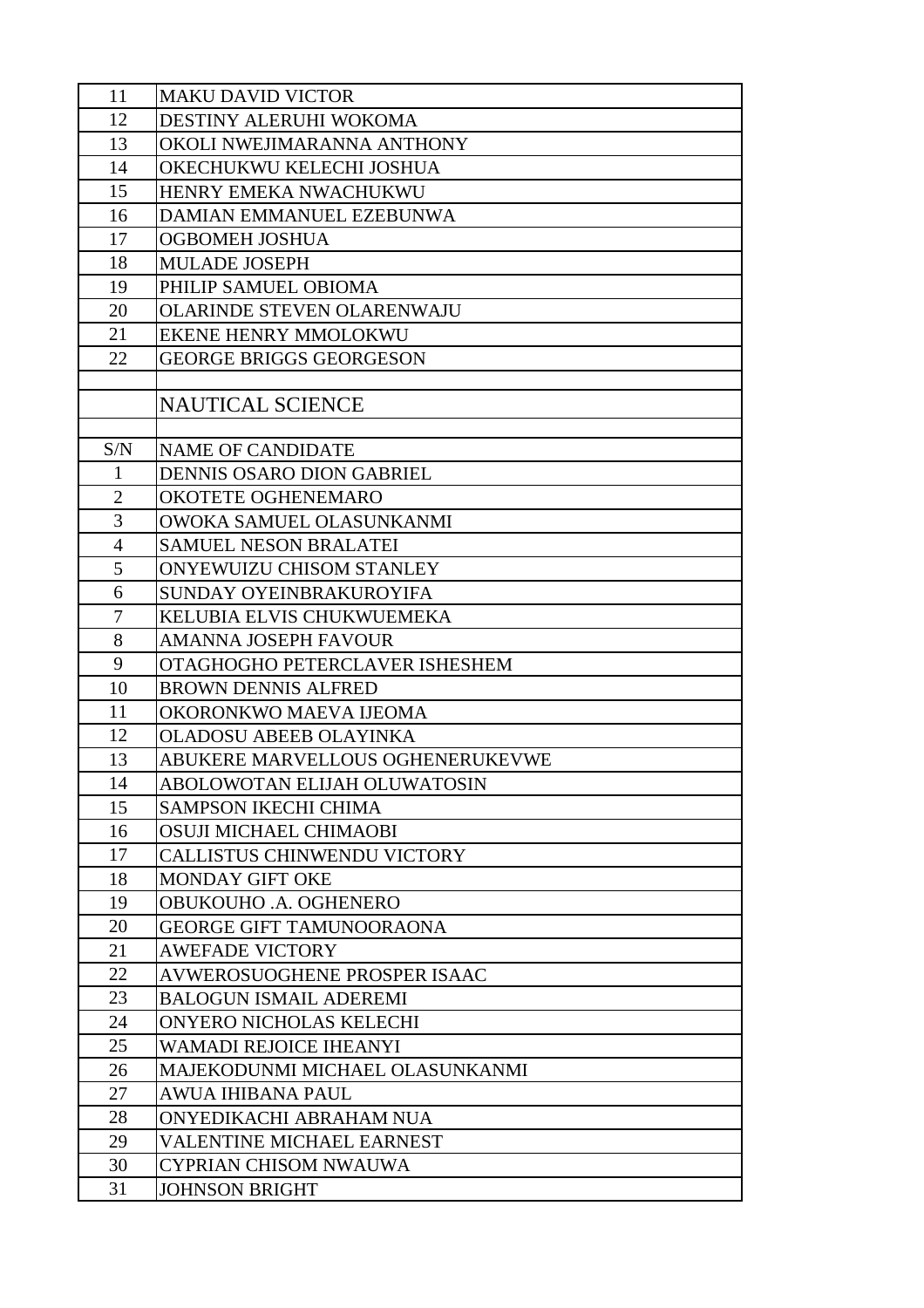| 32       | <b>OCHEIBI ONYILOKWU</b>                                  |
|----------|-----------------------------------------------------------|
| 33       | <b>BELLO FAWAZ</b>                                        |
| 34       | NEWTON GIFT UZHIEKACHI                                    |
| 35       | AKINLAYO OLATUNBOSUN ELIJAH                               |
| 36       | ADOGA JOYCE OHEKWURU                                      |
| 37       | VICTORY CHAMAKA IFEANYI                                   |
| 38       | <b>GOODBLESS AMOS GODBLESS</b>                            |
| 39       | <b>MOFAM JOSEPH EDI</b>                                   |
| 40       | <b>UCHENDI ELVIS OJOCHIDE</b>                             |
| 41       | <b>IBRAHIM MOHAMMED UMARU</b>                             |
| 42       | ERUGBA OBOWARONORTA WISDOM                                |
| 43       | <b>UMAR .U. ZEKERI</b>                                    |
| 44       | <b>ODIKAOSA WINSTON EBUBE</b>                             |
| 45       | OYEBAMIJI IFEOLUWA JOSEPH                                 |
| 46       | <b>SAMUEL OGHENEMADO FRANCIS</b>                          |
| 47       | <b>EMMANUEL LEBARI NWIZEGE</b>                            |
| 48       | <b>IBUOYE TAIWO OLUWADAMILOLA</b>                         |
| 49       | WELLE LUCKY JOHN                                          |
| 50       | ELENDU IHANSI VICTOR                                      |
| 51       | NNABUGWUEZE IZUCHUKWU .G.                                 |
| 52       | AJEMIKALAJA IGHOROUWNU DAVID                              |
| 53       | <b>BRIGHT TARI</b>                                        |
| 54       | <b>OMONGA MARY FRANKLIN</b>                               |
| 55       | <b>GOGO GOD'STIME UDUNG</b>                               |
| 56       | AKPOYIBO ESTHER OLUWAFUNMILAYO                            |
| 57       | <b>OBASI FAVOUR OGADINMA</b>                              |
| 58       | <b>OKORE BRIGHT OTTAH</b>                                 |
| 59       | AHUEKWE JENNIFER ONYEDIKACHI                              |
| 60       | <b>JEREMIAH YEIWARENEGHAN</b>                             |
| 61       | TOCHUKWU CONQUEROR BRIGGS<br><b>ALONGE MICHAEL IBUKUN</b> |
| 62<br>63 | MONDAY EMEDIONG UTIBE                                     |
| 64       | <b>BARISITOM JUSTICE GBEREGBARA</b>                       |
| 65       | <b>CELESTINE SAMSON UGWU</b>                              |
| 66       | <b>ABBEY JOHN NGEGWE</b>                                  |
| 67       | OKEKE AZUBUIKE VICTOR                                     |
| 68       | MORAKINYO IDOWU AKINYEMI                                  |
| 69       | TIMOTHY EMUESIRI AWEH                                     |
| 70       | <b>GODDEY SUCCESS FRANK</b>                               |
| 71       | OGA IGBONUOGHENE GODSWILL                                 |
| 72       | <b>FELIX MIKE</b>                                         |
| 73       | <b>BATURE FORTUNE</b>                                     |
| 74       | <b>DIKIBO MOSES</b>                                       |
| 75       | <b>KENIKE ODIGIRI KENIKE</b>                              |
| 76       | OKPARA ERHOMO ISAIAH                                      |
| 77       | <b>JOSEPH EMMANUEL NDUKWE</b>                             |
| 78       | DIAFE IRUOBOGHENE DESTINY                                 |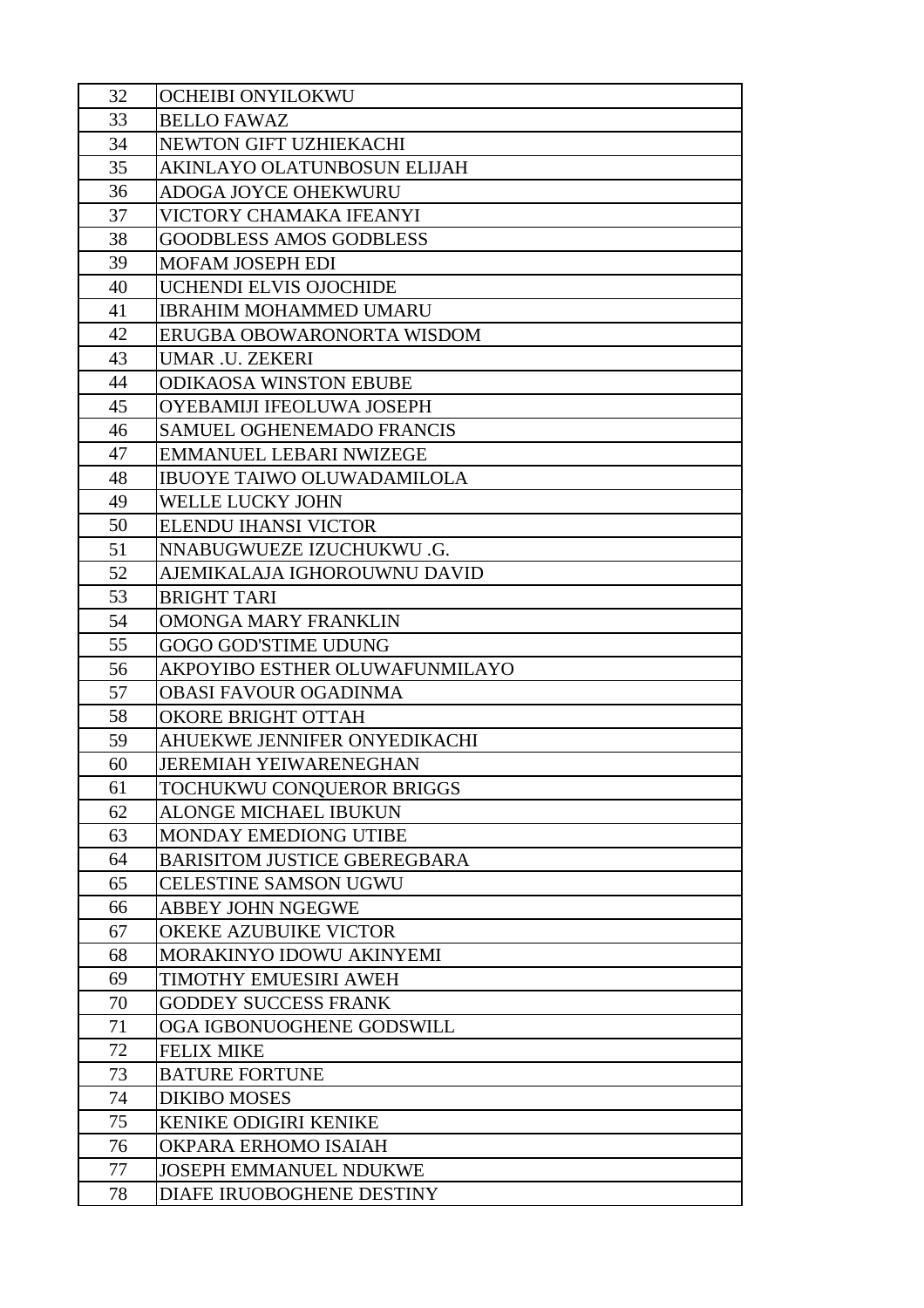| 79             | <b>CHIOMA JULIET OBIOMA</b>                             |
|----------------|---------------------------------------------------------|
| 80             | YOUNG WISDOM POLLYN                                     |
| 81             | <b>WILSON ETO FUNKEKEME</b>                             |
| 82             | OSHARA .E. CHUKWUNONSO                                  |
| 83             | <b>HECHIMENUM DIVINE ROBINSON</b>                       |
| 84             | WILCOX DANIEL MIENTE                                    |
| 85             | <b>FUBARA BRIGHT</b>                                    |
| 86             | <b>EKE BLESSING UCHECHI</b>                             |
| 87             | <b>ODJI PAUL</b>                                        |
| 88             | <b>LEE OKIENTIMI PETER</b>                              |
| 89             | ORDUKWU SUCCESS UGOCJUKWU                               |
| 90             | <b>KENIKE ODIGIRI MICHAEL</b>                           |
| 91             | <b>INUESOKAN OLUWAFEMI ISAIAH</b>                       |
| 92             | <b>EGEJURU JOY SOROCHUKWU</b>                           |
| 93             | PROSECUTOR INNOCENT                                     |
| 94             | AKPAN KUFRE MONDAY                                      |
| 95             | <b>ADUMO ALFRED WISDOM</b>                              |
| 96             | <b>ATAKPURU BELIEVE</b>                                 |
| 97             | <b>IKECHI HENRY UWUZOR</b>                              |
|                |                                                         |
|                | <b>MECHANICAL ENGINEERING</b>                           |
|                |                                                         |
| S/N            | <b>NAME OF CANDIDATE</b>                                |
| $\mathbf{1}$   | ADEBAYO BOLUWATIFA OLASUPO                              |
| $\overline{2}$ | <b>IBEGUZOROM CHIDUMEBI HENRY</b>                       |
| 3              | ERHUNMWUN JAPHETH OSAIDE                                |
| $\overline{4}$ | OKORO HOPE ONORIODE                                     |
| 5              | <b>ANYANWU MARVELLOUS</b>                               |
| 6              | OBRUCHE MERU KINGSLEY                                   |
| 7              | ABRAHAM ANYACHOKIA                                      |
| 8              | SOLOMON AKPOS OGHENEVWAKPO                              |
| 9              | CHINEDU PRINCE FELIX                                    |
| 10             | <b>OJOGBO OGHALE ELISHA</b>                             |
| 11             | OGAJI GENESIS JOSHUA                                    |
| 12             | ANUSIE ONYEDIKACHI                                      |
| 13             | <b>IKECHI JUSTICE NWORAHU</b>                           |
| 14             | <b>CHINYERE EMMANUEL IFEANYI</b>                        |
| 15<br>16       | NUHU MUHAMMED ATTAH<br><b>IKARIA CHRISTIAN EJAHFORI</b> |
| 17             | <b>BENSON OSAMUDIAME</b>                                |
| 18             | <b>EMMANUEL EKOMOBONG DAVIES</b>                        |
| 19             | <b>AZEEZ UTHMAN</b>                                     |
| 20             | <b>MIRACLE ENOGUE</b>                                   |
| 21             | OLUFADEDU OLALEKAN SUNDAY                               |
| 22             | <b>APPAH DANIEL</b>                                     |
| 23             | <b>ANIEKAN INYIANG</b>                                  |
| 24             | <b>EZEKIEL OLEKWU MIRACLE</b>                           |
|                |                                                         |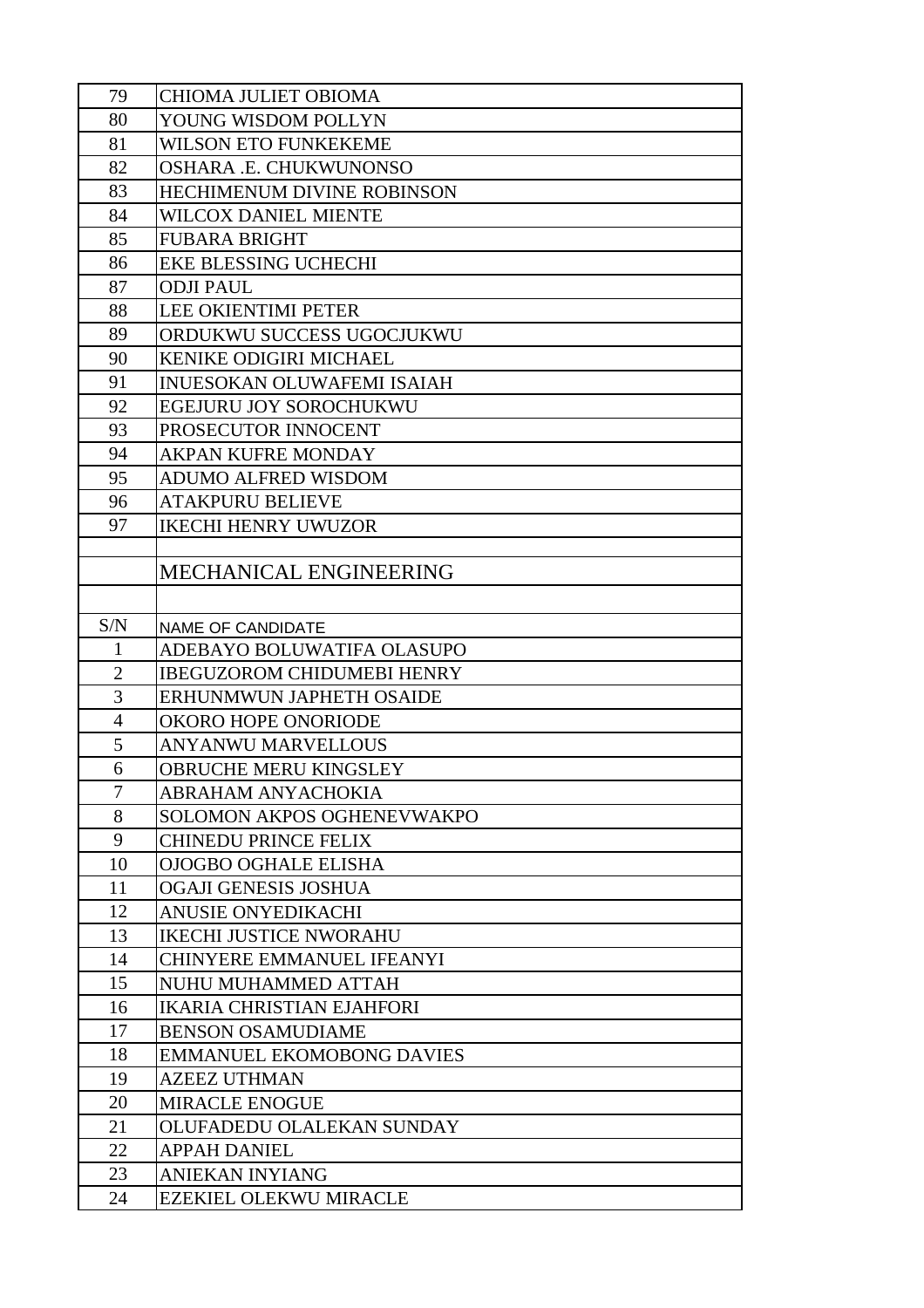| 25             | NUTTU MUHAMMED JIKA               |
|----------------|-----------------------------------|
|                |                                   |
|                | <b>COMPUTER ENGINEERING</b>       |
|                |                                   |
| S/N            | <b>NAME OF CANDIDATE</b>          |
|                |                                   |
| 1              | TIAMIYU KEHINDE CHERISH           |
| $\overline{2}$ | <b>HENSHAN SUNDAY OVAT</b>        |
| 3              | <b>SUGE GOD'STIME TOPBARI</b>     |
| $\overline{4}$ | <b>SUNDAY NWANYIEZE</b>           |
| 5              | <b>DAVID WILLIAMS</b>             |
| 6              | <b>CLEMENT EMMANUEL ODEY</b>      |
| 7              | NUHU MOHAMMED ATTAH               |
| 8              | <b>OLUWA HONEST</b>               |
| 9              | CHUKWUNOYE IKEDINEKPERE JOSHUA    |
| 10             | <b>DIMKPA NWAMDI JUSTICE</b>      |
| 11             | <b>SELEKOWEI LUCKY</b>            |
| 12             | <b>GODSWILL IKEAGU</b>            |
| 13             | TAMARATINA KINGSLEY MONDAY        |
|                |                                   |
|                | ELECTRICAL/ELECTRONIC ENGINEERING |
|                |                                   |
| S/N            | <b>NAME OF CANDIDATE</b>          |
|                |                                   |
| $\mathbf{1}$   | YERINMOYOKPOEMI LUCKY             |
| $\overline{2}$ | <b>EZE EMMANUEL CHIDERA</b>       |
| 3              | NDUKUBA GABRIEL UCHE              |
| 4              | <b>ARIREDIEGHA PRAISE</b>         |
| 5              | UZUTAM OLIVER NARIO               |
| 6              | <b>KOKOETTE ISREAL</b>            |
| $\overline{7}$ | <b>AKPORE OVIE PROGRESS</b>       |
| 8              | <b>IWUALA DAVID IZUCHUKWU</b>     |
| 9              | THOMAS MESHACK                    |
| 10             | <b>WAY BRIGHT</b>                 |
| 11             | <b>OKEY WALT PROMISE</b>          |
| 12             | <b>ERHABOR .0. FESTUS</b>         |
| 13             | SATURDAY SAMUEL FRIDAY            |
| 14             | <b>NWEKE OBIOMA CASMIR</b>        |
| 15             | PRINCE GODWIN BENEDICT            |
| 16             | <b>BALOGUN MICHAEL IYANU</b>      |
| 17             | <b>OGBEMUDJE EDEWOR MIKE</b>      |
| 18             | WILSON OVIE KELVIN                |
| 19             | <b>ONYEMACHI .C. EZEKIEL</b>      |
| 20             | <b>EMELOGU VICTOR CHIMAOBI</b>    |
| 21             | <b>ESSIEN PATRICK USORO</b>       |
|                |                                   |
|                |                                   |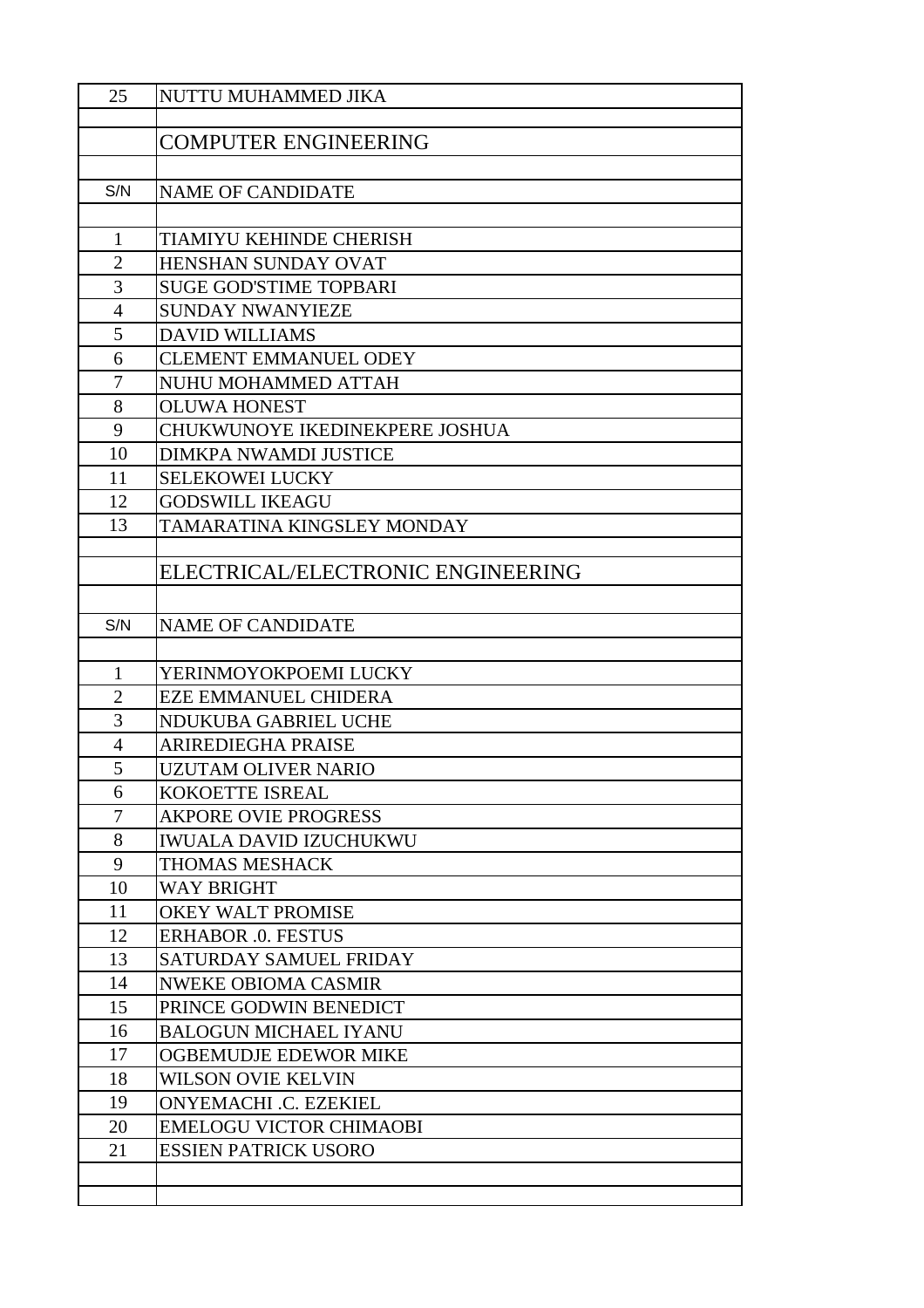|                          | <b>BOAT AND SHIP BUILDING</b>    |
|--------------------------|----------------------------------|
| S/N                      | <b>NAME OF CANDIDATE</b>         |
|                          |                                  |
| $\mathbf{1}$             | MIENEBIKIRIFAGHA OMBEH.T.        |
| $\overline{2}$           | <b>EMMANUEL FRED GIFT</b>        |
| 3                        | <b>CHUKWUKA GODSWILL</b>         |
|                          |                                  |
|                          | OIL AND GAS ENGINEERING          |
|                          |                                  |
| S/N                      | <b>NAME OF CANDIDATE</b>         |
| 1                        | OCHUKO GODSWILL VWAIRE           |
| $\overline{2}$           | EDE AMBLESS IFEANYI              |
| 3                        | CHUKWUEMEKA CALEB .N.            |
| $\overline{4}$           | <b>ISAAC ODOBA JOSHUA</b>        |
| 5                        | ONYENOBI MARVELLOUS IKECHUKWU    |
| 6                        | <b>MATHEW TOCHUKWU LIGHT</b>     |
| $\overline{\mathcal{L}}$ | <b>DIVINE WORDU</b>              |
| 8                        | <b>UDOH PETER DAVID</b>          |
| 9                        | MUSTAPHA ADEIZA YUSUF            |
| 10                       | <b>CHIMENE PRINCE NNAMDI</b>     |
| 11                       | <b>NWANZE IFECHUKWU JOSEPH</b>   |
| 12                       | ABOYEYI MICHAEL TEMIDAYO         |
| 13                       | EJIMOFOR IZUCHUKWU PATRICK       |
| 14                       | CHINONSO ISAAC ONYEBUCHI         |
| 15                       | WERIKEYEI THANK-GOD              |
| 16                       | OGHENEGARE OREVAOGHENE ERHIRHIE  |
| 17                       | <b>AHURUEZENMA GOODLUCK</b>      |
| 18                       | <b>UKARIN ESSERE DORATHY</b>     |
| 19                       | OGBUECHI CHINEMEREM AUSTIN       |
| 20                       | <b>BERNARD CHIBUEZE EMMANUEL</b> |
|                          | <b>CIVIL ENGINEERING</b>         |
| S/N                      | <b>NAME OF CANDIDATE</b>         |
|                          |                                  |
| 1                        | <b>LUCKY OKER IKAIGE</b>         |
| $\overline{2}$           | UCHE HILLARY OSUAGWU             |
| 3                        | ORIE KAOSISOCHUKWU FRANCIS       |
| 4                        | FRIDAY ESEOGHENE SUNDAY          |
| 5                        | EDET NSUHORIDEM BRIGHT           |
| 6                        | IGWE MIRACLE WOYENGINNUAGHA      |
| 7                        | <b>MAJEMITE DESTINY AGHOGHO</b>  |
| 8                        | <b>FELIX BLESSING</b>            |
| 9                        | <b>AONDOWASE SESUGH</b>          |
|                          |                                  |
|                          | <b>MARINE ENGINEERING</b>        |
|                          |                                  |
| S/N                      | <b>NAME OF CANDIDATE</b>         |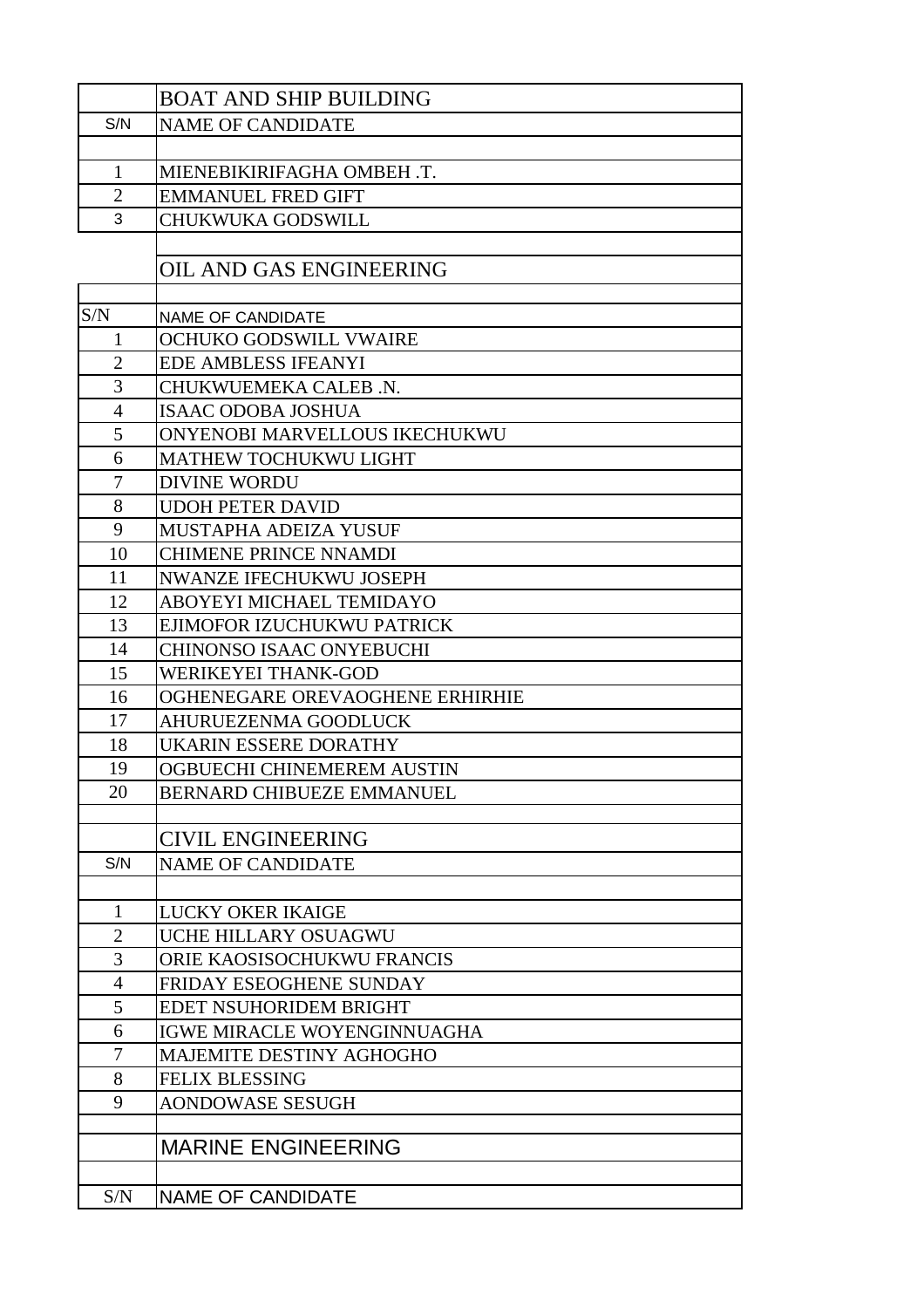| 1              | AMADI RAYMOND CHIMEREM EZE        |
|----------------|-----------------------------------|
| $\mathbf{2}$   | <b>ONUOHA CHIBUIKE COLLINS</b>    |
| 3              | <b>EZE PRECIOUS CHINONYEREM</b>   |
| $\overline{4}$ | <b>SULEIMAN BASIT AMOTO</b>       |
| 5              | EZE JOHNVIEANNY CHUKWUEBUKA       |
| 6              | <b>UBARAH PRECIOUS</b>            |
| 7              | <b>BIPICHUMA WISDOM</b>           |
| 8              | <b>SEAMAN EMMANUEL KOME</b>       |
| 9              | KPALUKWU PRECIOUS UCHE            |
| 10             | <b>FAVOUR CHINEDU EZE</b>         |
| 11             | SIMON NKEMDIRIM CHRISTIAN         |
| 12             | <b>SUNDAY FAVOUR CHIBUIKE</b>     |
| 13             | OROGUMOKU OCHUKO                  |
| 14             | <b>MADUFORO CHIDUBEM LINUS</b>    |
| 15             | OKECHI SOPURUCH YOUNG             |
| 16             | <b>CHIKE PROMISE</b>              |
| 17             | <b>SAVIOUR GODSPOWER EBUMIE</b>   |
| 18             | UWOM PAMNI MAY                    |
| 19             | <b>OKEKE ISAAC FAVOUR</b>         |
| 20             | <b>BELLO GIFSON</b>               |
| 21             | <b>EDWIN PRAISE</b>               |
| 22             | <b>NWOGU CHIMA OLAMIPOSI</b>      |
| 23             | <b>ADOKIYE BELIEVE CLEMENT</b>    |
| 24             | <b>AGASHI PAUL TERVER</b>         |
| 25             | OGBOTOBO WOYENGIMOMOEMI DAVID     |
| 26             | ONYEMECHI NCHERUM HONEST          |
| 27             | <b>MARK KELVIN</b>                |
| 28             | <b>GBEGHA TUAYERIN</b>            |
| 29             | MIRINN GODBLESS PEREOWEI          |
| 30             | <b>EZE CHIGBO BONANANTURE</b>     |
| 31             | <b>OWHOR GODKNOWS CHIZIEBUBO</b>  |
| 32             | NWAONUMAH MERCY                   |
| 33             | UKPABI UCHECHUKWU WILLIAM         |
| 34             | OKORO DICKSON FREEDOM             |
| 35             | <b>IHEJIRIKA AYIBALANYE DAVID</b> |
| 36             | ROBERT PROMISE AKPOS              |
| 37             | <b>AMADI FAVOUR CHIWIKE</b>       |
| 38             | <b>OGUZIE CHINEDU FAVOUR</b>      |
| 39             | AKOR FERDINARD DIKKO              |
| 40             | <b>INNOCENT GOODNESS</b>          |
| 41             | <b>JAMES INNOCENT</b>             |
| 42             | EJIRIONWU AUSTINE CHIBUZOR        |
| 43             | DANIEL FELIX AYIBAPREYE           |
| 44             | <b>JOSHUA OBINNA</b>              |
| 45             | WOKEMINI LIVINGSTONE              |
| 46             | ARUA OGECHI ORUMA                 |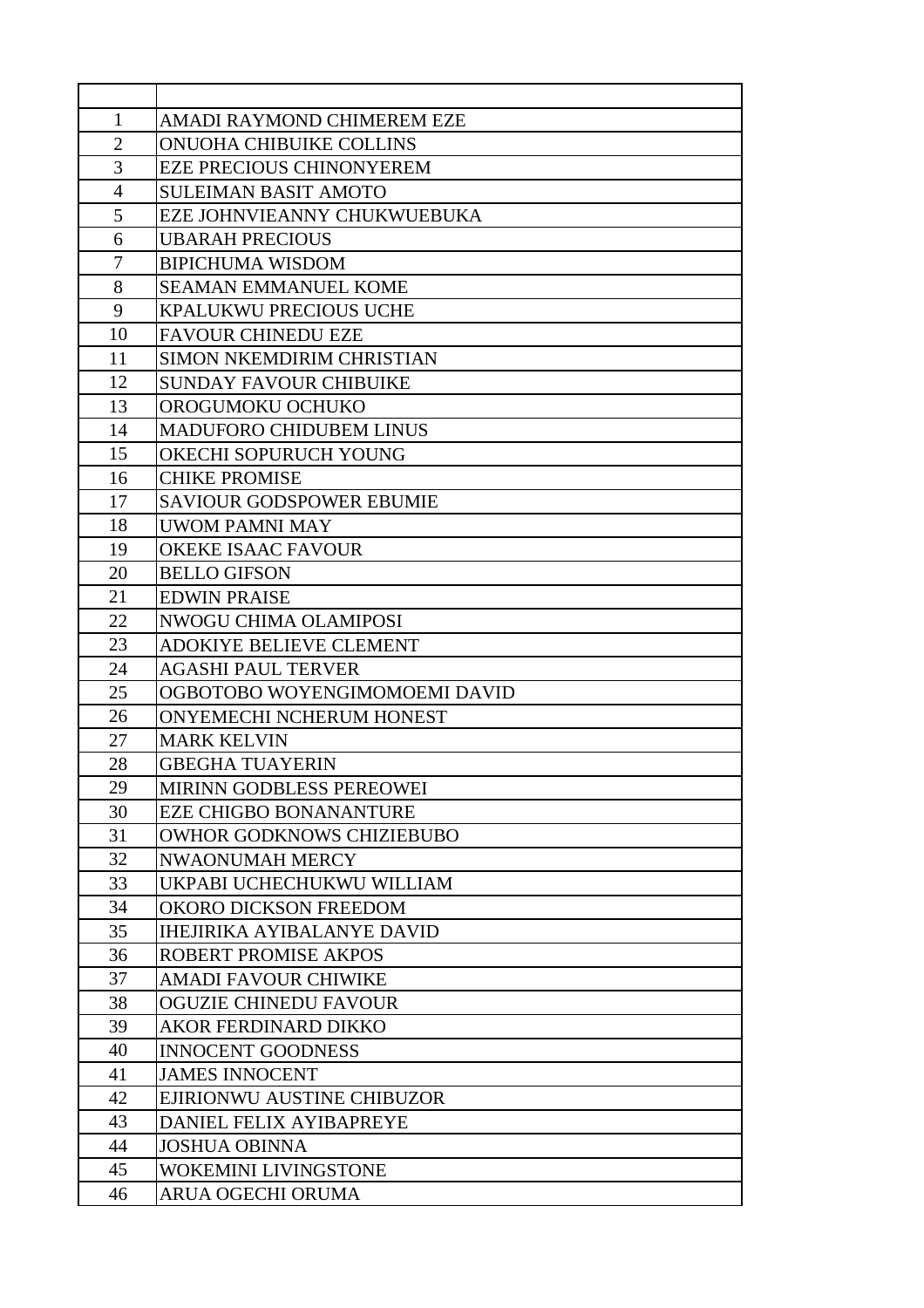| 47       | CHRISTIAN BENEDICTA                                    |
|----------|--------------------------------------------------------|
| 48       | <b>DAVID UWEM OKON</b>                                 |
| 49       | WISDOM VICTOR NWIDEEYEE                                |
| 50       | <b>OKEMADU EMMANUEL</b>                                |
| 51       | <b>EMMANUEL PRAISE EDET</b>                            |
| 52       | <b>NWOABAST SOLOMON MIRACLE</b>                        |
| 53       | TUMULO OGHENEVWAIRE ALEXANDER                          |
| 54       | ZEBULUN JUDE OBINNA                                    |
| 55       | ISAIAH IKEWORIBRA GODWIN                               |
| 56       | <b>JOSHUA IBUCHI JOHNSON</b>                           |
| 57       | <b>EGWUDA CYPRAIN</b>                                  |
| 58       | <b>EBITUBO GIDAPERE SOLOMON</b>                        |
| 59       | <b>CHIMEREM WINNER MOSES</b>                           |
| 60       | <b>EMMANUEL IKWULAGU</b>                               |
| 61       | <b>IDAWARIFAGHA ABIEDOGHA BROWN</b>                    |
| 62       | IFEANYI EMMANUEL CHINAGORUM                            |
| 63       | <b>UMA SAMPSON AMANI</b>                               |
| 64       | AMADI CLITON OGHENEOVO                                 |
| 65       | USORO OMOH WISDOM                                      |
| 66       | MIRACLE CHINAOBI CHUKWUEMEKA                           |
| 67       | <b>BASSEY JOSEPH EFIOK</b>                             |
| 68       | <b>ABUNDANCE EDEH</b>                                  |
| 69       | HONFO SAMUEL SEWEDO                                    |
| 70       | <b>ANWULI WISDOM</b>                                   |
| 71       | <b>HENRY DESTINY</b>                                   |
| 72       | OVORIOTA CHRISTIAN OFEJIRO                             |
| 73       | <b>BARISUA PROMISE AYARABE</b>                         |
| 74       | ANGODIDEKE AUGUSTINE                                   |
| 75       | NGOZI KINGSLEY CHEDERA                                 |
| 76       | <b>GARDEN ZEAL BENIBO</b><br>NWAEKE IFECHUKWUPI VICTOR |
| 77       | USHI CHUKWUNOYE ELVIS                                  |
| 78<br>79 | EKUMA CHILODI ISREAL                                   |
| 80       | <b>ADANAS PAUL</b>                                     |
| 81       | EJOKPEVWO OVIE FAVOUR                                  |
| 82       | <b>UMANAH MATTHEW GODSPOWER</b>                        |
| 83       | <b>TAOFEEK JAMIU OLAWALE</b>                           |
| 84       | <b>JUSTICE CHUKWUEMEKA PRECIOUS</b>                    |
| 85       | <b>NWATUMOGU JUSTICE EMEKA</b>                         |
| 86       | <b>ROLAND GOD'SPOWER EBI</b>                           |
| 87       | ONYEKACHI .M. ATUZIE                                   |
| 88       | TIJANI DAUDA                                           |
| 89       | <b>DEBOH BLESSING</b>                                  |
| 90       | <b>NWALA BEST OLIVER</b>                               |
| 91       | <b>CHIMEZIE SAMUEL AKALONU</b>                         |
| 92       | ABRAHAM EMMANUEL GBENGA                                |
| 93       | <b>JESUSOBI TREASURE BISOLA</b>                        |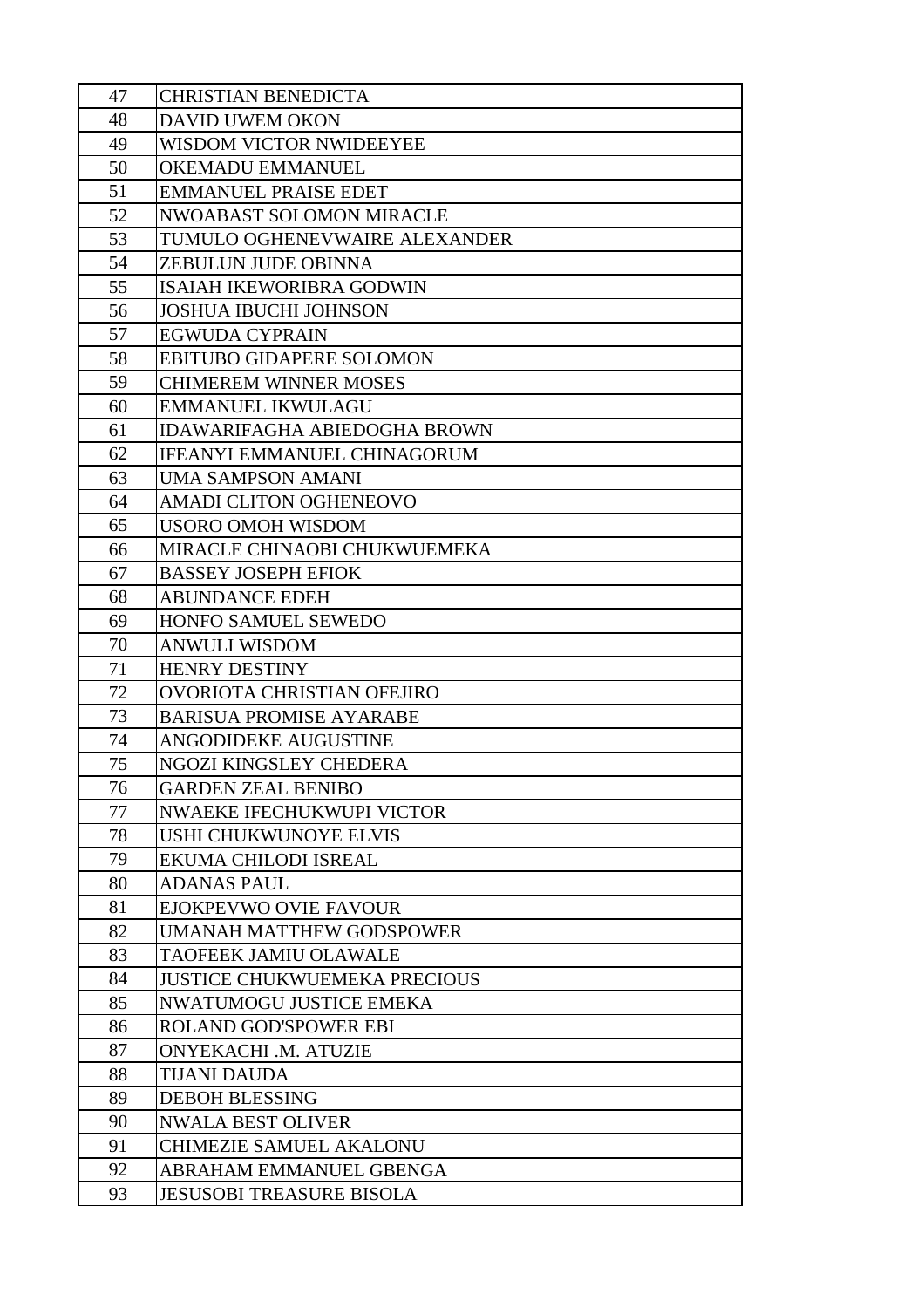| 94         | CHUKWUEBUKA JOSEPH ALNAMENE                                |
|------------|------------------------------------------------------------|
| 95         | <b>OGINI THANKGOD FELIX</b>                                |
| 96         | OMOHOWHO GRACE OLUWATOBI                                   |
| 97         | <b>CHUKWUKA EMMANUEL</b>                                   |
| 98         | <b>ODIEBARA OGHALE BLESSING</b>                            |
| 99         | <b>EDUBI USANG USANG</b>                                   |
| 100        | <b>EZE CHIDERA SAMUEL</b>                                  |
| 101        | IZUOMA IHECHI EVANGEL                                      |
| 102        | <b>GODSPOWER IKECIONYESO</b>                               |
| 103        | <b>OKWA WELLINGTON</b>                                     |
| 104        | RICHARD ADET MIRACLE                                       |
| 105        | <b>GAUS UCHENNA EMMANUEL</b>                               |
| 106        | <b>JUMBO GOD'SWILL OPUBO</b>                               |
| 107        | <b>COLLINS EJEVWOKOGHENE PHILIP</b>                        |
| 108        | OKECHUKWU OKECHUKWU GOLDEN                                 |
| 109        | <b>JOHN IZU DAMIAN</b>                                     |
| 110        | <b>IDODO ODOMERO JEPHTHAH</b>                              |
| 111        | <b>COVENANT CHIGOZIRI .0.W.</b>                            |
| 112        | <b>COLLINS TONY</b>                                        |
| 113        | OYEGOKE ADEOLU TEMITOPE                                    |
| 114        | <b>GABRIEL MIRACLE</b>                                     |
| 115        | NWAIKE CHUKWUEBUKA KINGSLEY                                |
| 116        | ABIAKWE PRINCE .U.                                         |
| 117        | <b>EPHRIAM PAUL PRINCE</b>                                 |
| 118        | <b>AKANDE BENJAMIN ABAYOMI</b>                             |
| 119        | MICHAEL BRIGHT CHIDIEBUBE                                  |
| 120        | <b>VINCENT .1. MELFORD</b>                                 |
| 121        | <b>LINUS GIDEON ANIEKAN</b>                                |
| 122        | EMMANUEL OGHENETEGA ONOYARUKU                              |
| 123        | <b>RAFIU FAROOK BABATUNDE</b>                              |
| 124        | ODUMUYIWA IMOLEAYO EVELYN                                  |
| 125        | PRINCE .C. APPLOLUS                                        |
| 126        | <b>MAGEGE WISDOM</b>                                       |
| 127        | <b>IGBONU GEORGE CHIBUIKE</b>                              |
| 128<br>129 | <b>CHUKWUKA GODEWILL</b><br><b>CHIDERA SAMUEL CHARCLES</b> |
| 130        | SHONEYE AYAMIDE .0. MICHAEL                                |
| 131        | <b>IHUNWO FORTUNE</b>                                      |
| 132        | <b>IBINABO ALABO BEREIWERISO</b>                           |
| 133        | <b>FRANCIS EMMANUEL LAMECK</b>                             |
| 134        | <b>EYEREGBA JOSEPH SUCCESS</b>                             |
| 135        | <b>JUMBO SUNDAY UDUAKOEBONG</b>                            |
| 136        | <b>UMHOMEAPABULOUS SAMUEL</b>                              |
| 137        | <b>DANIEL JEREMIAH FAVOUR</b>                              |
| 138        | JOHN OGHENETEGA TOMOTHY                                    |
| 139        | ADEJUWON FOLUSHO SAMUEL                                    |
| 140        | ONYENKA PRINCE MADUABUCHI                                  |
|            |                                                            |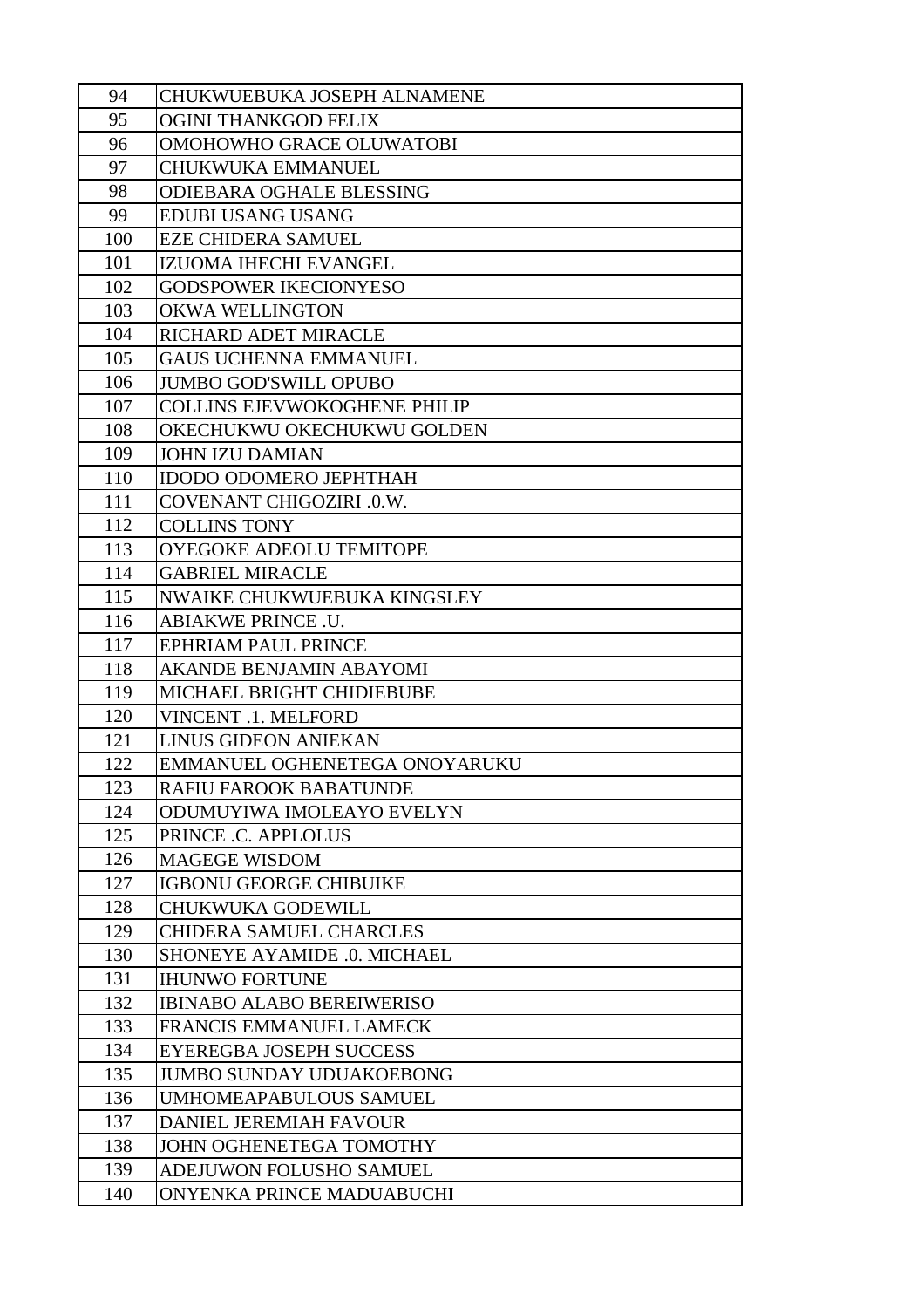| 141          | OFONIME UDODIONG SAMUEL       |
|--------------|-------------------------------|
| 142          | <b>AKPAN PAUL ANTHONY</b>     |
| 143          | <b>UYERI OKE JAMES</b>        |
| 144          | SIEREH .A. PERMANENT          |
| 145          | <b>AGU CALEB BLESSED</b>      |
| 146          | METUMARAIBE EMMANUEL CHIJIKE  |
|              |                               |
|              | <b>KWALE CAMPUS</b>           |
|              |                               |
|              | <b>MARITIME TRANSPORT</b>     |
|              |                               |
| S/N          | <b>NAME OF CANDIDATE</b>      |
|              |                               |
|              | <b>CIVIL ENGINEERING</b>      |
|              |                               |
| S/N          | <b>NAME OF CANDIDATE</b>      |
|              |                               |
|              | <b>ELECT/ELECT</b>            |
|              |                               |
| S/N          | <b>NAME OF CANDIDATE</b>      |
| $\mathbf{1}$ | <b>AREH PAUL AJIRIOGHENE</b>  |
|              | <b>COMPUTER SCIENCE</b>       |
|              |                               |
| S/N          | <b>NAME OF CANDIDATE</b>      |
| $\mathbf{1}$ | AREH EBENEZER IRUOGHENE       |
|              |                               |
|              | <b>MECHANICAL ENGINEERING</b> |
|              |                               |
| S/N          | <b>NAME OF CANDIDATE</b>      |
|              |                               |

18th November, 2021

## NATIONAL DIPLOMA (ND) FIRST BATCH ADMISSION LIST FOR 2021/2022 ACADEMIC SESSION

The under listed students have been offered Provisional Admission into Delta State School of Marine Technology, Burutu for the 2021/2022 academic session.

Thank you.

Mrs. Ihekona .0. Mary Acting Registrar